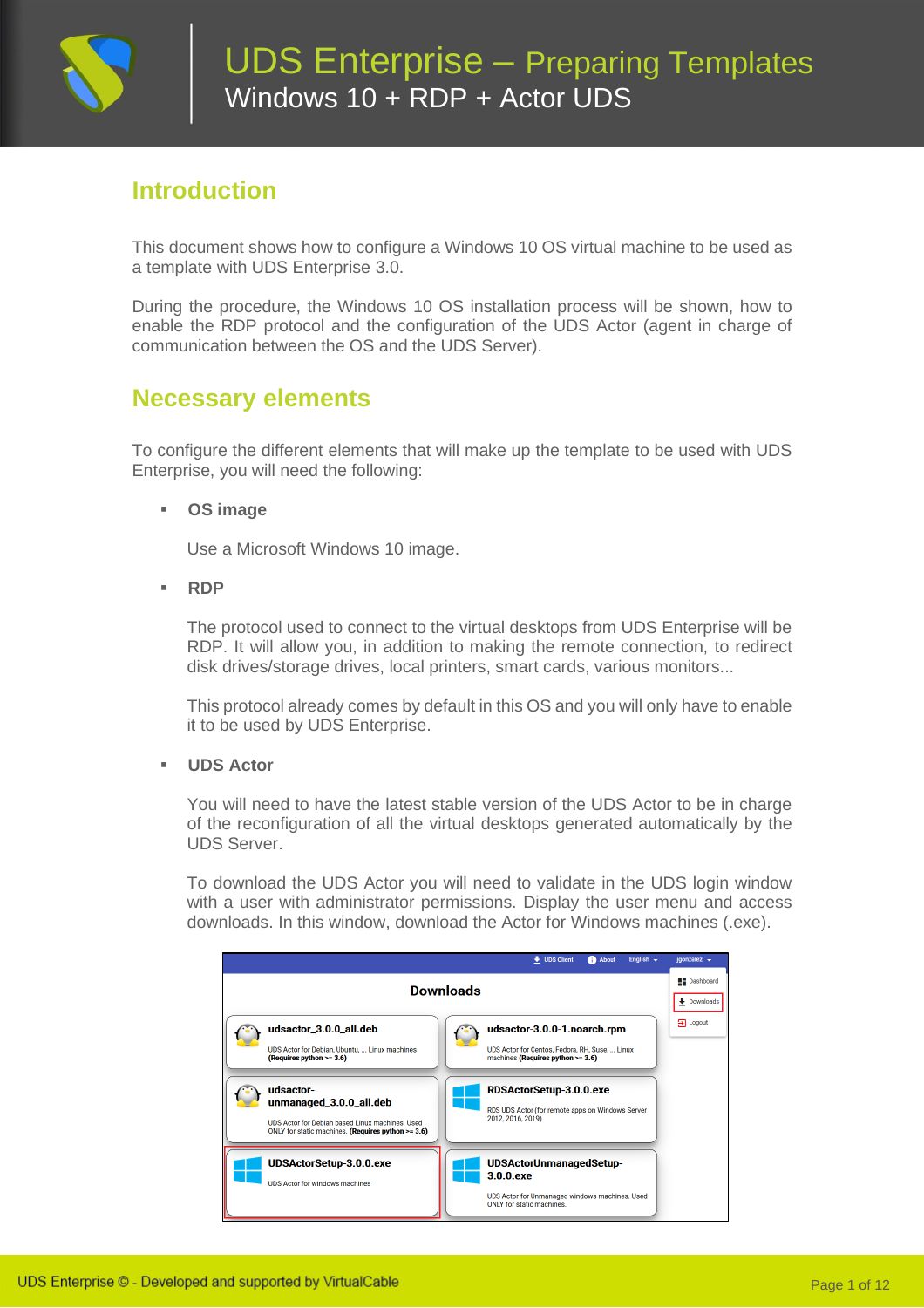

#### ▪ **Various**

OS update is recommended once the installation is complete. After this update, automatic updates must be disabled to prevent the generated virtual desktops from executing this process. This task is recommended especially with the use of non-persistent desktops.

It will be necessary to configure the network of the template machine by DHCP, so you will need to have this service in the virtual interface where you connect the machine.

The template should never be added to an Active Directory domain. In case you need virtual desktops included in an AD domain, the configuration will be done from the UDS Server control panel (OS Manager).

The auto-login of a user cannot be configured in the template. The credentials must always be requested from a user (there are different ways to authenticate in virtual desktops, all of them available in the service transport).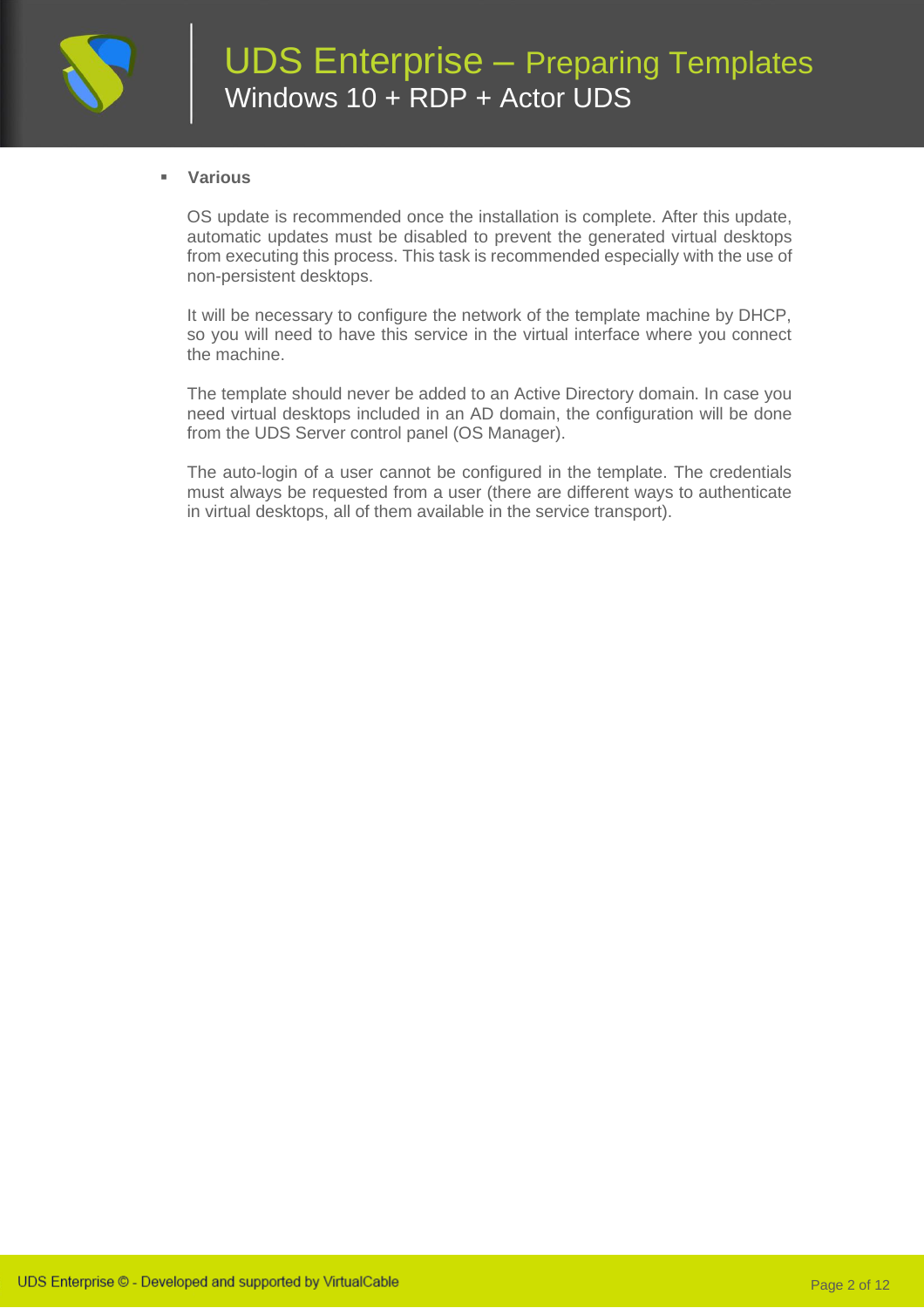

# **Installation and configuration**

### **1. Microsoft Windows 10**

Proceed to the installation of the Windows 10 OS:

| <b>Windows Setup</b>                                                                                                        | 回<br>$\mathbf x$<br>$\Box$ |
|-----------------------------------------------------------------------------------------------------------------------------|----------------------------|
| Windows <sup>*</sup>                                                                                                        |                            |
| Language to install: English (United Kingdom)                                                                               |                            |
| Time and currency format: Spanish (Spain, International Sort)                                                               |                            |
| Keyboard or input method: Spanish                                                                                           |                            |
| Enter your language and other preferences and click "Next" to continue.<br>2020 Microsoft Corporation. All rights reserved. | Next                       |

The installation will be carried out with the default values and indicating some resources (disk, vRAM and vCPUs) according to the use that you are going to make of the desktop.

Continue with all the steps of the default installation until it is finished and you have the virtual machine ready to start and install the UDS Actor.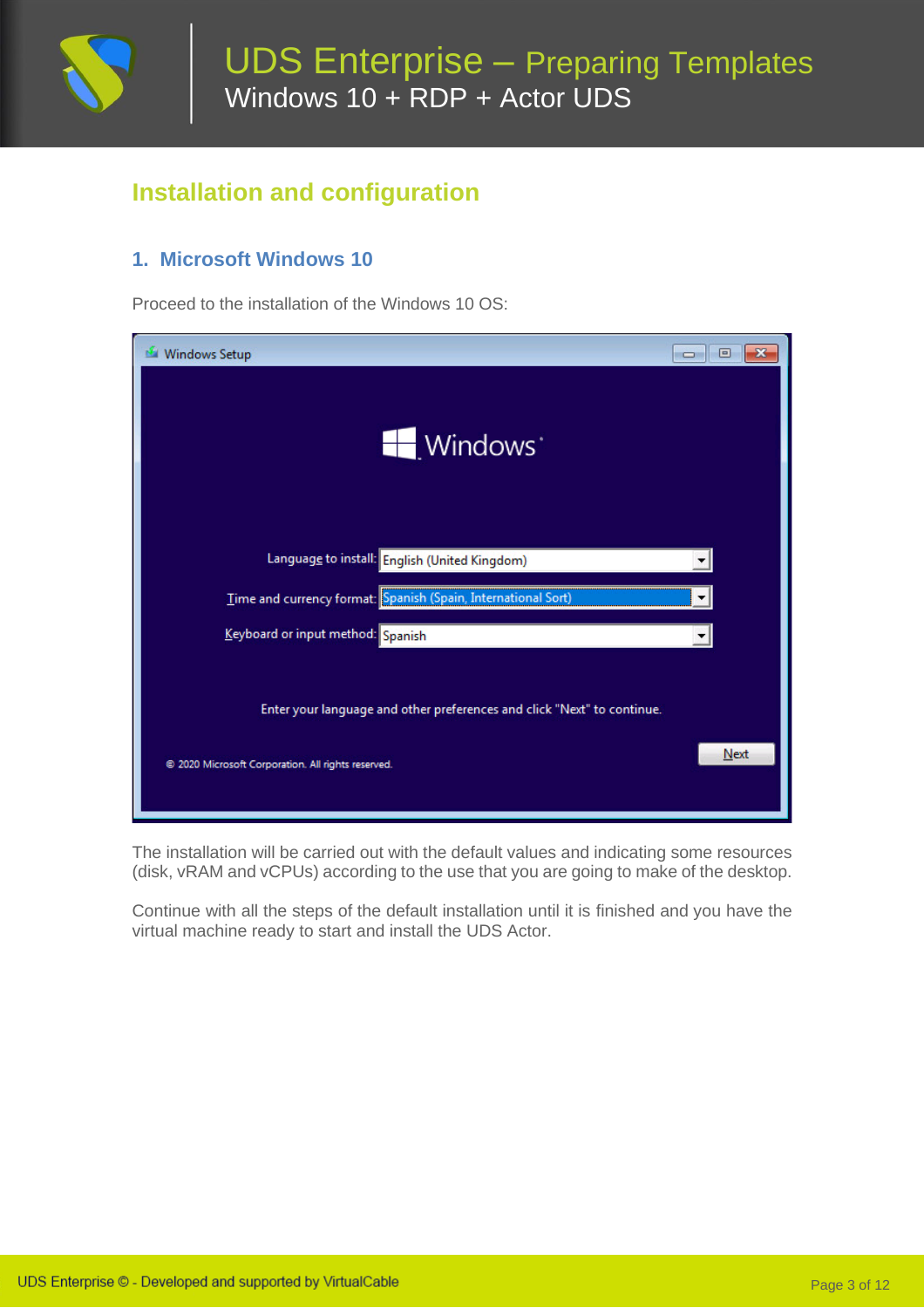

# UDS Enterprise – Preparing Templates Windows 10 + RDP + Actor UDS

Once the OS installation is finished, it is important to install the virtual machine drivers corresponding to the virtualization platform. In this example, install the "**VMware Tools**", since the machine will run on the VMware vSphere virtual platform.

| Instalación de VMware Tools                                                                                                                                                    |    |  |
|--------------------------------------------------------------------------------------------------------------------------------------------------------------------------------|----|--|
| You must restart your system for the configuration<br>changes made to VMware Tools to take effect. Click Yes<br>to restart now or No if you plan to manually restart<br>later. |    |  |
|                                                                                                                                                                                | No |  |

After installing the VMware Tools and restarting the VM, you can now enable the RDP connection protocol and configure the UDS Actor.

### **2. RDP**

To make the connection to the virtual desktop, you must enable the remote desktop connection (RDP) in the template.

#### **Control Panel – System – Remote Desktop**

| Remote Desktop                                                                                                                                                                                                                                                |                      |  |  |  |  |  |
|---------------------------------------------------------------------------------------------------------------------------------------------------------------------------------------------------------------------------------------------------------------|----------------------|--|--|--|--|--|
| Remote Desktop lets you connect to and control this PC from a<br>remote device by using a Remote Desktop client (available for<br>Windows, Android, iOS and macOS). You'll be able to work from<br>another device as if you were working directly on this PC. |                      |  |  |  |  |  |
| Enable Remote Desktop                                                                                                                                                                                                                                         |                      |  |  |  |  |  |
| Οn                                                                                                                                                                                                                                                            |                      |  |  |  |  |  |
| Keep my PC awake for connection when it is<br>plugged in                                                                                                                                                                                                      | <b>Show settings</b> |  |  |  |  |  |
| Make my PC discoverable on private networks to Show settings<br>enable automatic connection from a remote<br>device                                                                                                                                           |                      |  |  |  |  |  |
| <b>Advanced settings</b>                                                                                                                                                                                                                                      |                      |  |  |  |  |  |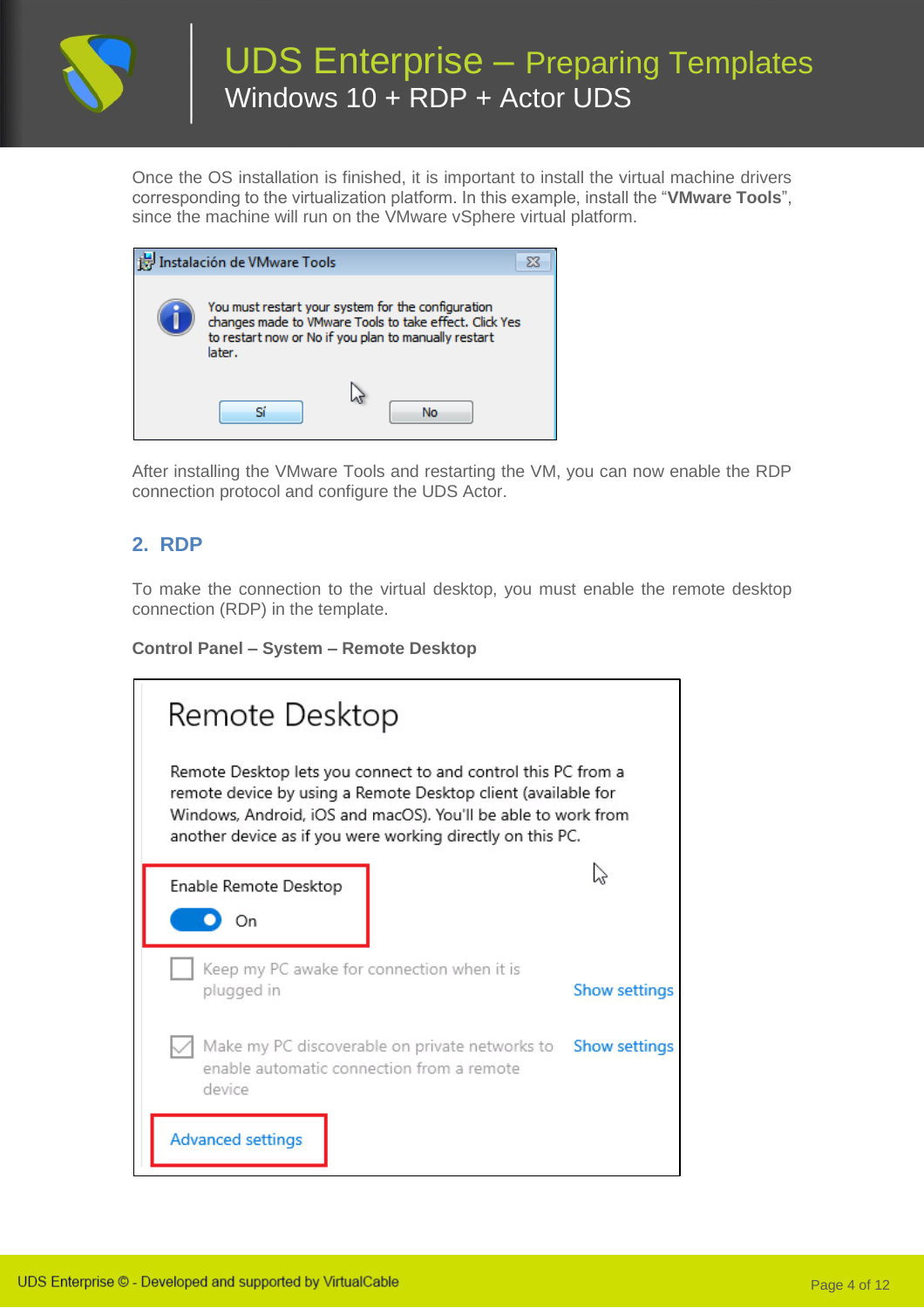

Select "**Enable Remote Desktop**", and in the advanced options, uncheck: "**Require computers to use Network Level Authentication to connect**".

| a Advanced settings                                                               |
|-----------------------------------------------------------------------------------|
| Configure Network Level Authentication                                            |
| Require computers to use Network Level Authentication to connect<br>(recommended) |
| Why allow connections only with Network Level Authentication?                     |

If you enable the option "*Require computers to use Network Level Authentication to connect*", you will only be able to connect to virtual desktops from a Windows connection client (you will not be able to connect from Linux or Mac clients and neither can you use the HTML5 connection).

**If you are also going to use a connection via HTML5 (RDP encapsulated in the browser), you must modify the following registry parameter:**

<https://www.udsenterprise.com/en/wiki/Troubleshooting/Windows/Windows10-HTML5/>

You must also ensure that the firewall does not block connections to port 3389.

Once the configuration is finished, test the connection via RDP to the virtual machine to verify its correct operation.

|          | Conexión a Escritorio remoto                            |          | Escribir las credenciales                                                                                         |
|----------|---------------------------------------------------------|----------|-------------------------------------------------------------------------------------------------------------------|
| Equipo:  | Escritorio remoto<br><b>Conexión</b><br>192.168.181.147 | $\sim$   | Estas credenciales se usarán para conectarse a<br>192.168.181.147.<br>user<br>Q<br>$\bullet\bullet\bullet\bullet$ |
| Usuario: | Ninguno especificado                                    |          | Dominio: MicrosoftAccount                                                                                         |
|          | Se solicitarán credenciales al conectarse.              |          | Recordar cuenta                                                                                                   |
|          | Mostrar opciones                                        | Conectar | Más opciones                                                                                                      |

Once verified, you can proceed to the installation of the UDS Actor.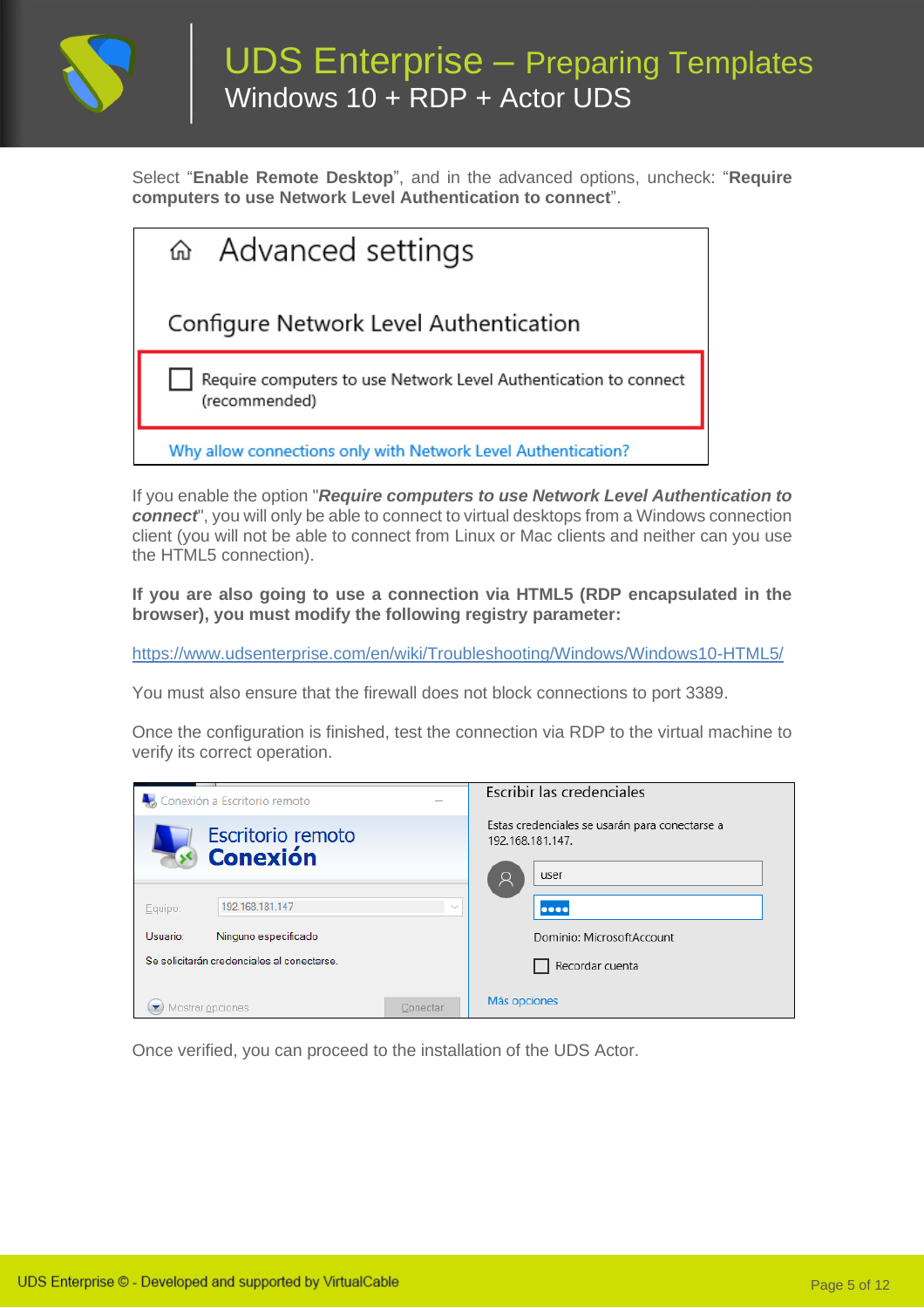

### **3. UDS Actor**

Access the UDS server and log in with a user **with administrator permissions**. In the user menu, select "**Downloads**" to access the UDS Actor's downloads.

| <b>UDS Client</b> | <b>About</b><br>k p | English $\div$ | udsadmin $\sim$      |
|-------------------|---------------------|----------------|----------------------|
|                   | Filter              |                | <b>Dashboard</b>     |
|                   |                     |                | Downloads            |
|                   |                     |                | $\Rightarrow$ Logout |
| ion               |                     |                |                      |

Download the **UDS Actor for Windows machines** corresponding to machines with Windows OS:

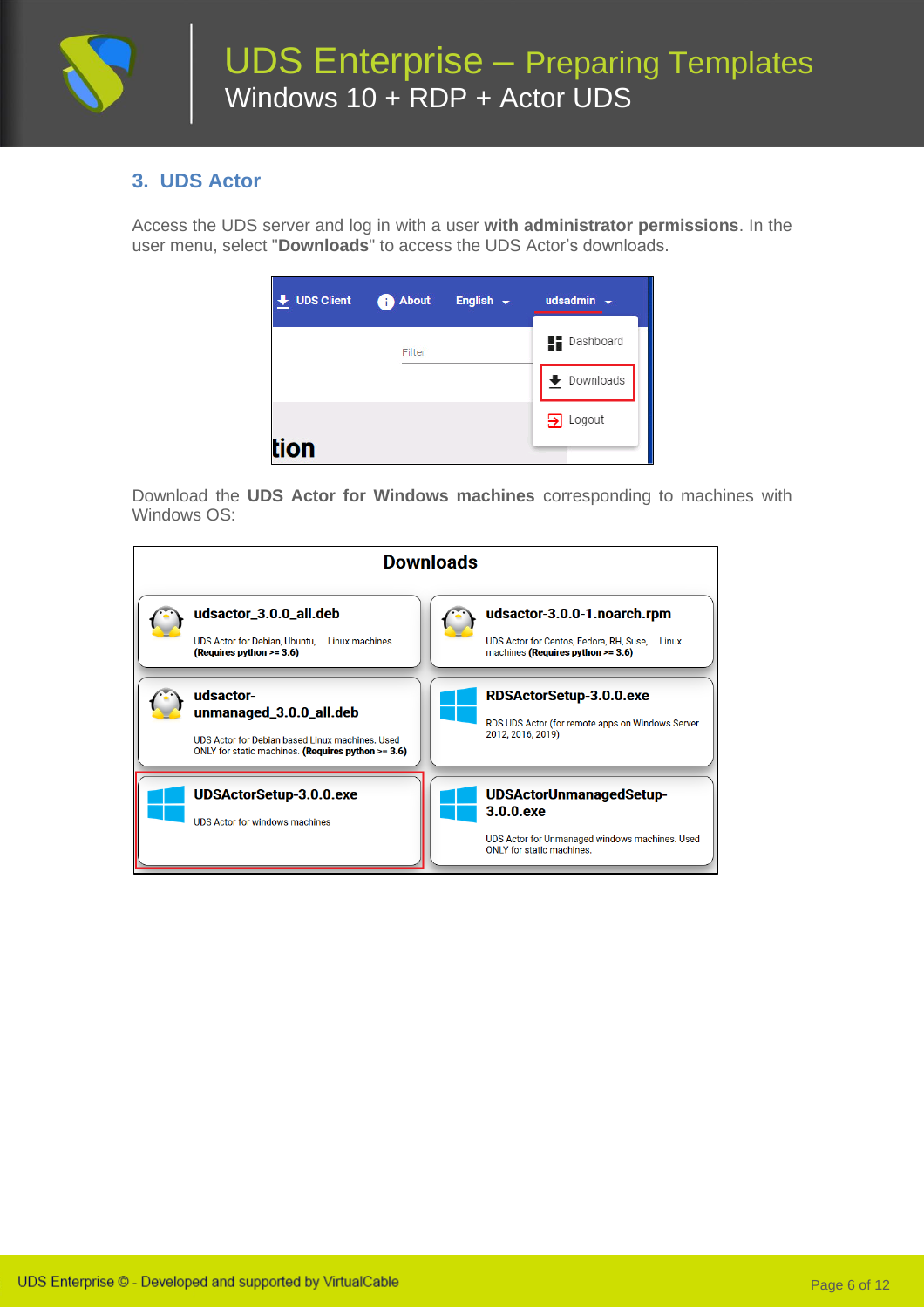

Once the Actor is downloaded, start the installation.

| Installer Language         |         |                                                                                                                                                                                                                                                                                                                                                              |        |        |
|----------------------------|---------|--------------------------------------------------------------------------------------------------------------------------------------------------------------------------------------------------------------------------------------------------------------------------------------------------------------------------------------------------------------|--------|--------|
|                            |         | Please select a language.                                                                                                                                                                                                                                                                                                                                    |        |        |
|                            | English |                                                                                                                                                                                                                                                                                                                                                              |        |        |
|                            |         | OK                                                                                                                                                                                                                                                                                                                                                           | Cancel |        |
| UDS Enterprise Actor Setup |         | <b>Welcome to UDS Enterprise Actor</b><br><b>Setup</b><br>Setup will quide you through the installation of UDS<br>Enterprise Actor.<br>It is recommended that you close all other applications<br>before starting Setup. This will make it possible to update<br>relevant system files without having to reboot your<br>computer.<br>Click Next to continue. |        | X      |
|                            |         |                                                                                                                                                                                                                                                                                                                                                              | Next > | Cancel |

Accept the license agreement:

| Press Page Down to see the rest of the agreement.                                                                                                                                                               |  |  |  |
|-----------------------------------------------------------------------------------------------------------------------------------------------------------------------------------------------------------------|--|--|--|
| Copyright (c) 2012-2020 Virtual Cable S.L.<br>All rights reserved.                                                                                                                                              |  |  |  |
| Redistribution and use in source and binary forms, with or without modification,<br>are permitted provided that the following conditions are met:                                                               |  |  |  |
| * Redistributions of source code must retain the above copyright notice,<br>this list of conditions and the following disclaimer.<br>*Redistributions in binary form must reproduce the above copyright notice, |  |  |  |
| this list of conditions and the following disclaimer in the documentation<br>and/or other materials provided with the distribution.                                                                             |  |  |  |
| If you accept the terms of the agreement, dick I Agree to continue. You must accept the                                                                                                                         |  |  |  |
| agreement to install UDS Enterprise Actor.                                                                                                                                                                      |  |  |  |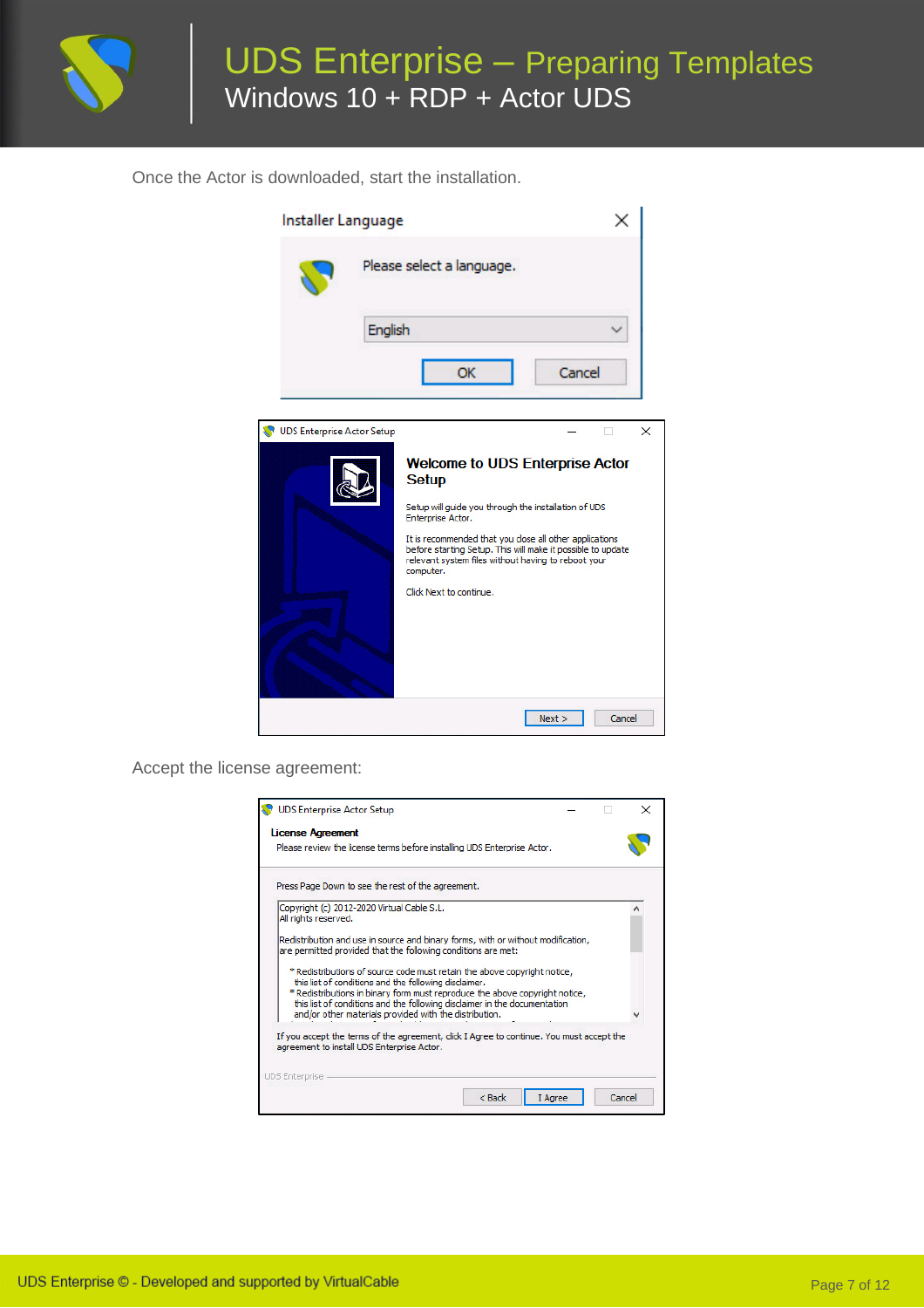

Select the installation path of the UDS Actor:

| Choose the folder in which to install UDS Enterprise Actor.                                        |  |        |
|----------------------------------------------------------------------------------------------------|--|--------|
| Setup will install UDS Enterprise Actor in the following folder. To install in a different folder, |  |        |
| click Browse and select another folder. Click Install to start the installation.                   |  |        |
|                                                                                                    |  |        |
|                                                                                                    |  |        |
|                                                                                                    |  |        |
| <b>Destination Folder</b>                                                                          |  |        |
| C: \Program Files\UDSActor                                                                         |  | Browse |
|                                                                                                    |  |        |
| Space required: 76.4 MB<br>Space available: 15.9 GB                                                |  |        |

Click on "**Install**" to proceed with the installation:

| UDS Enterprise Actor Setup        |          |      |        |  |
|-----------------------------------|----------|------|--------|--|
| <b>Installation Complete</b>      |          |      |        |  |
| Setup was completed successfully. |          |      |        |  |
| Completed                         |          |      |        |  |
| Show details                      |          |      |        |  |
|                                   |          |      |        |  |
|                                   |          |      |        |  |
|                                   |          |      |        |  |
|                                   |          |      |        |  |
|                                   |          |      |        |  |
| <b>UDS</b> Enterprise             |          |      |        |  |
|                                   | $<$ Back | Next | Cancel |  |

Once the installation is done, proceed to the configuration of the UDS Actor:

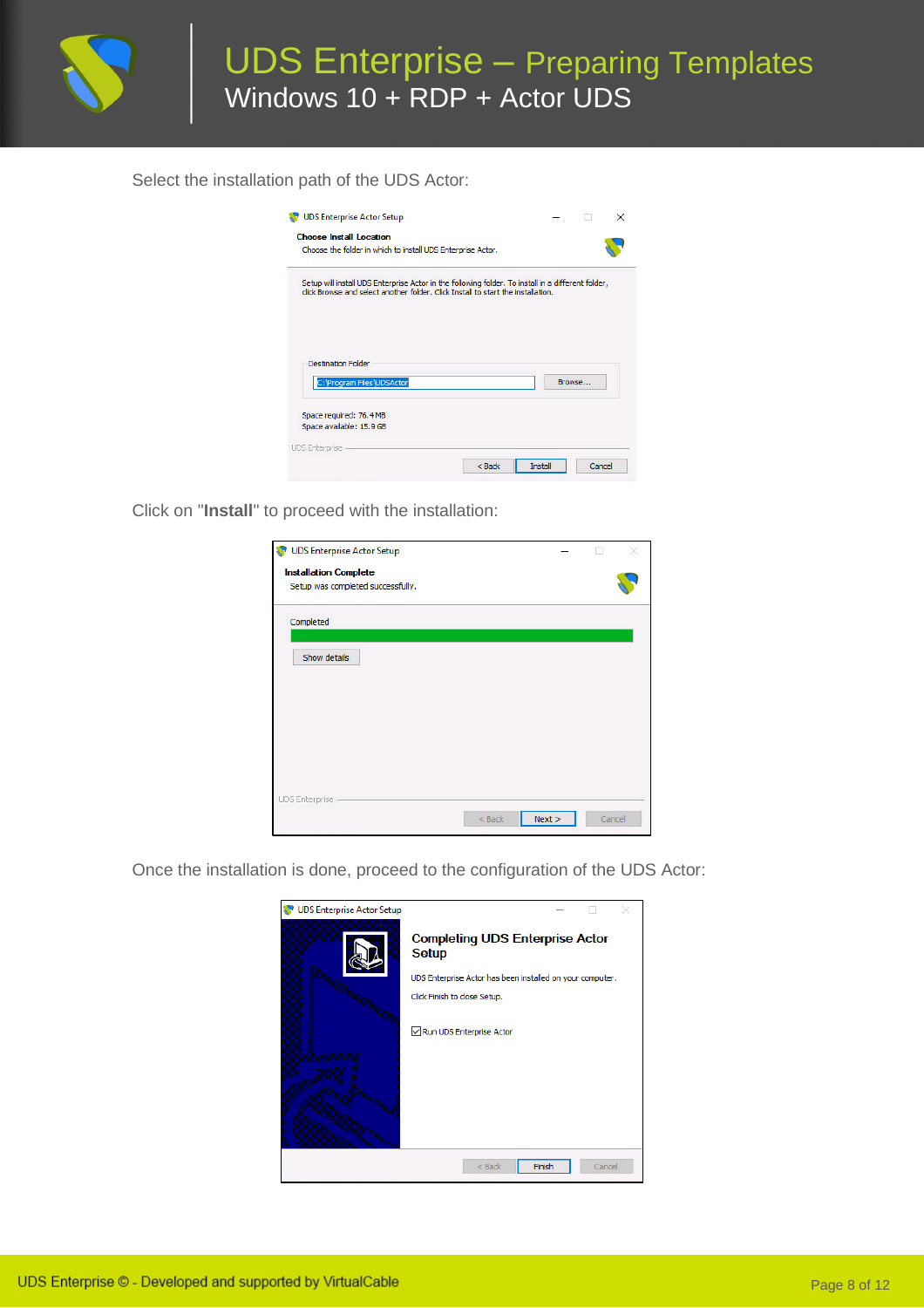

In the *UDS Server* tab, you will register the Actor with the UDS instance indicating the following parameters:

**SSL Validation**: Type of security with which communication with the UDS server will be carried out.

**UDS Server**: Name or IP address of the UDS server.

**Authenticator**: Authenticator to which the administrator user indicated to register the UDS Actor belongs.

The communication with the UDS server must be carried out correctly so that the different authenticators are displayed. At least one must be registered in the UDS administration (the authenticator "*Administration*" corresponds to the super-user created in the UDS server configuration wizard).

**Username**: Username with administration permissions in the UDS environment (it must belong to the authenticator selected above).

**Password**: Password of the administrator user introduced.

| UDS Actor Configuration Tool |                                    | ? | ×            |
|------------------------------|------------------------------------|---|--------------|
| <b>UDS Server</b>            | Advanced                           |   |              |
|                              | SSL Validation Ignore certificate  |   | $\checkmark$ |
| <b>UDS Server</b>            | 192.168.0.6                        |   |              |
| Authenticator                | Administration                     |   | $\checkmark$ |
| Username                     | udsadmin                           |   |              |
| Password                     |                                    |   |              |
|                              |                                    |   |              |
| Register with UDS            | <b>Test configuration</b><br>Close |   |              |

Once these data have been indicated, click on "**Register with UDS**":

| UDS Actor Configuration Tool |                                   |                                  |              |
|------------------------------|-----------------------------------|----------------------------------|--------------|
| <b>UDS Server</b>            | Advanced                          |                                  |              |
|                              | SSL Validation Ignore certificate |                                  | $\checkmark$ |
| <b>UDS Server</b>            | 192.16 UDS Registration           | ×                                |              |
| Authenticator                | Adminis                           | Registration with UDS completed. | $\ddotmark$  |
| Username                     | udsadn                            | OK                               |              |
| Password                     |                                   |                                  |              |
|                              |                                   |                                  |              |
| Register with UDS            |                                   | <b>Test configuration</b>        | Close        |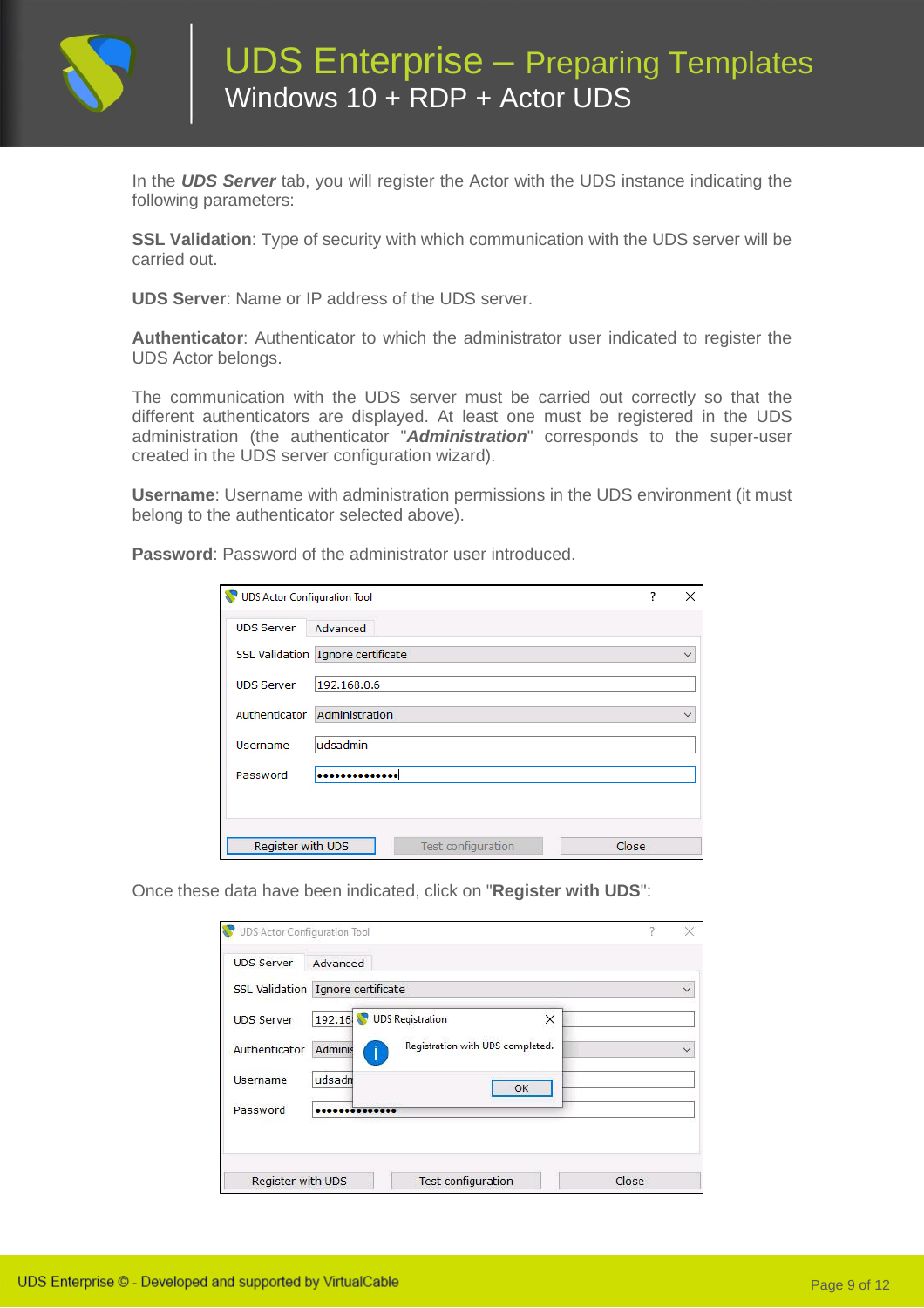

# UDS Enterprise – Preparing Templates Windows 10 + RDP + Actor UDS

You can also carry out a test by clicking on "**Test configuration**" to verify the correct connection with the UDS server at any time:

| SSL Validation Ignore certificate                                   |              |  |  |
|---------------------------------------------------------------------|--------------|--|--|
| <b>UDS Test</b><br><b>UDS Server</b>                                | ×            |  |  |
| Configuration for 192.168.0.6 seems to be correct.<br>Authenticator | $\checkmark$ |  |  |
| Username                                                            | OK           |  |  |
| Password                                                            |              |  |  |
|                                                                     |              |  |  |

In the "**Advanced**" tab you can indicate the following advanced parameters:

**Preconnect**: script that will be executed just before allowing the user to connect to the virtual desktop.

UDS will automatically pass the following parameters, which can be used in the script: username, protocol (rdp, nx, pcoip ...), IP (IP that UDS has recognized in the client -SRC IP), hostname (SRC Host).

**Runonce**: script that is executed only once and before the UDS Actor applies its configuration. After its execution, it is deleted from the configuration. Parameters can be passed to it directly.

It is necessary that the script that is run ends by restarting the virtual desktop. Otherwise, the desktop will never apply the Actor configuration, preventing reaching the "*Valid*" status in the UDS administration.

**Postconfig**: script that is executed when the UDS Actor has finished its configuration. Parameters can be passed to it directly.

The script runs only once, but unlike the "**Runonce**" mode you do not need to restart the virtual desktop. This script is useful to add some element of its own to the configuration carried out by the UDS Actor, such as copying files from the local network, executing configurations...

**Log Level**: types of records that will be displayed in the UDS Actor log files. These log files (udsactor.log) will be located in the paths: *%temp%* (path of the user's temporary files) and *C:\Windows\Temp* (path of the temporary OS files).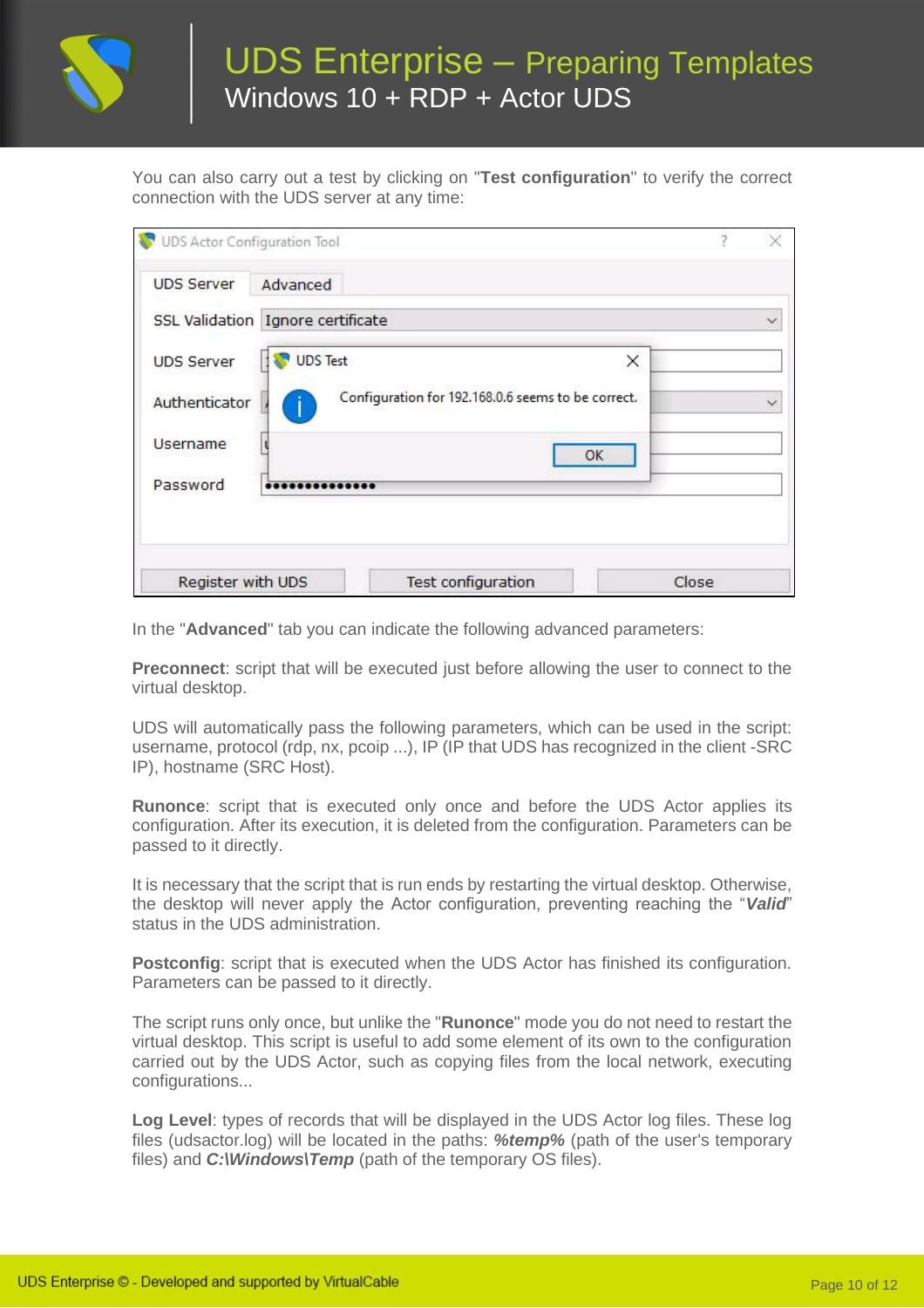

# UDS Enterprise – Preparing Templates Windows 10 + RDP + Actor UDS

|                   | <b>UDS Actor Configuration Tool</b> |                    | ?<br>×        |
|-------------------|-------------------------------------|--------------------|---------------|
| <b>UDS Server</b> | Advanced                            |                    |               |
| Preconnect        |                                     |                    | <b>Browse</b> |
| Runonce           |                                     |                    | <b>Browse</b> |
| Postconfig        |                                     |                    | <b>Browse</b> |
| Log Level         | <b>INFO</b>                         |                    | $\checkmark$  |
|                   |                                     |                    |               |
| Register with UDS |                                     | Test configuration | Close         |

It is very important to bear in mind that to apply the values of the "**Advanced**" tab, it will always be necessary to carry out the registration process afterwards. If you add any script or modify the log level and you have not registered the Actor again, they will not apply.

Once the installation and configuration of the UDS Actor is done, the template machine (gold image) can now be turned off and will be available to be used by UDS to autogenerate virtual desktops.